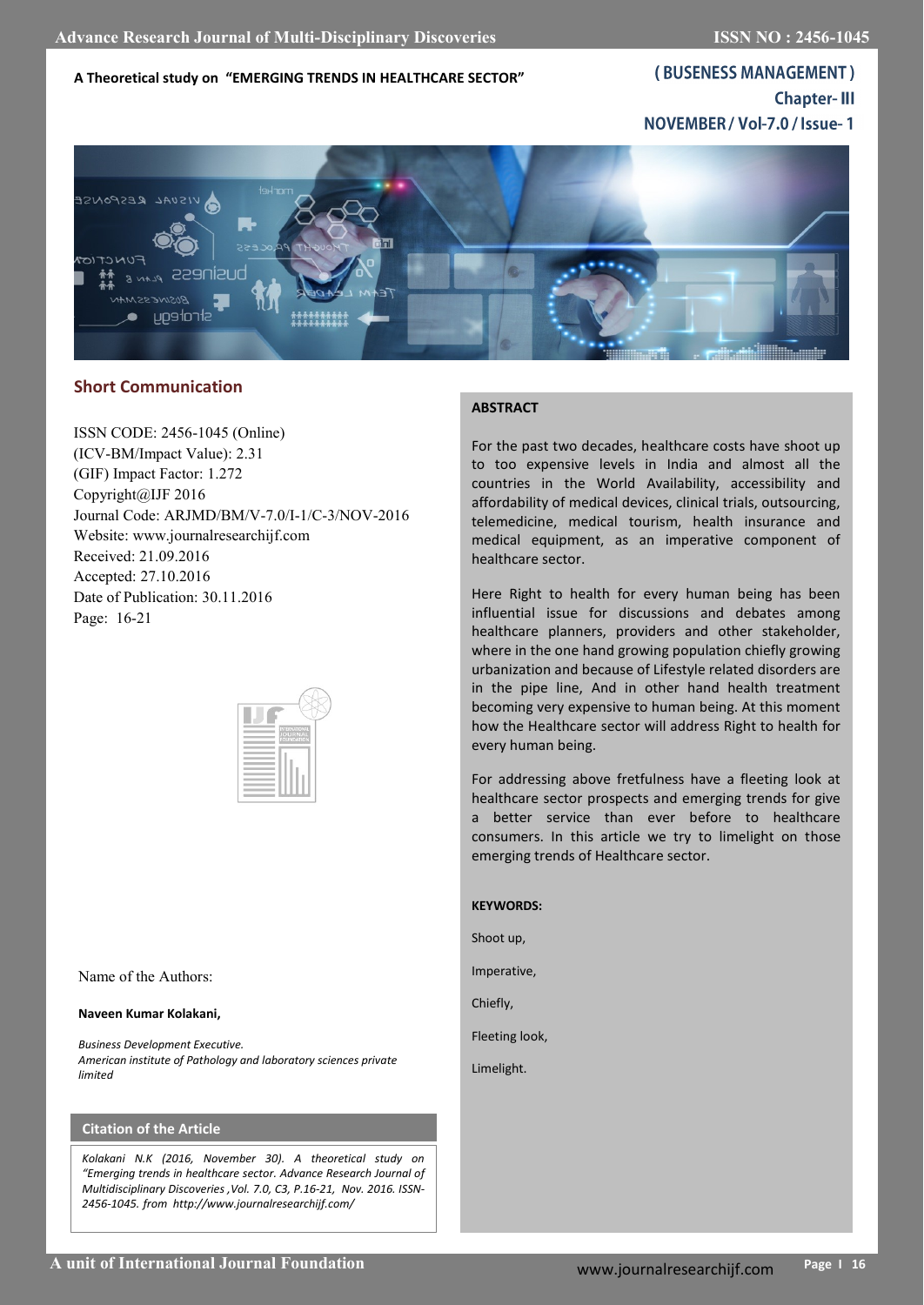## **INTRODUCTION**

The healthcare sector provides a variety of services to support the healthcare needs of a community or individuals. The healthcare sector classifies the different products it offers by sector. Hospitals and healthcare systems are continually changing their service offerings, and responding to various internal and external forces including reimbursement issues, advances in technology, and shifts in the populations they serve. A universally agreed-upon classification of sectors does not exist, so a Non-exhaustive but inclusive and simplified classification of broad sectors will be used in this exploration. The key industries of healthcare sector can be broadly classified into following four sub-segments.

- \* Health care services and facilities (Hospitals, Nursing and residential care facilities, Ambulatory health care services, Medical Practitioners & Healthcare Professionals)
- $\triangleleft$  Medical devices, equipment, and hospital supplies manufacturers (Medical devices, equipment, and hospital supplies manufacturers)
- Medical insurance, medical services and managed care ( Medical insurance, medical services and managed care)
- Pharmaceuticals & Related Segment

All the developed, developing countries and its healthcare sector need to touch the each and every opportunity from among sub segments of healthcare sector by that healthcare will reach its obligations of Right to health for every human being etc.

#### **Emerging trends in Healthcare Sector:**

Monitored from the past two years in the Healthcare sector have been marked with dramatic changes. Most of the existing players in the Healthcare sector and its Industries announced huge expansion plans, many large companies with no or very little existence in healthcare delivery declared that they would be putting in huge investments in Healthcare Delivery.

It might one of the economical advantages for Healthcare sector to reach its responsibilities. But even tough Healthcare sector have an extensive look on recent emerging trends in Healthcare sector. We will try to lime light on those Trends one by one.

#### **More Emphasis on safety and quality at Hospitals:**

Hospitals are holy places, at this place need to give prominence on tidiness and safety. for driving better healthcare services, six parameters that include quality, safety, effectiveness, patient centeredness, timeliness, efficiency, and equities are play a vital role.

**"Patient safety is improving the system by learning where people fail and not by holding people accountable for failure"-**John R Clarke

**'Safety'** When we talk about patient safety, we mean prevention of destruction to patients while receiving Treatment. It is about eliminating preventable medical mistakes, guarding against the impact of human errors, establishing systems to safeguard patients.

challenges in patient safety is lack of systems in hospitals and lack of awareness and realisation of its importance among the healthcare providers, no scientific data base is available and lack of dedicating funding for promoting patient safety also one of the main cause.

Occupational safety is another thing People don't talk about occupational safety. We are very particular about the people who work in healthcare organization and in nursing jobs. Nursing job environment is the most dangerous job. We have problem about exposures to blood borne pathogens which is very significant for people who work in healthcare environment.

**'Quality'** in healthcare has been very recent phenomenon in most of the countries. The quality in health care means saving life of the patient and continuous improvement in treatment and its methods. Quality is an attitude, if we don't have that attitude we will never have 'Quality'. Accreditation is very important it's like passing a test. We get to have a degree but that is only a degree, it does not give you a stamp of high quality.

Why quality in healthcare is still a farfetched concept in most of the countries. Might the demand supply ratio control the quality? Demand still is huge and supply is very limited and with these circumstances you can't build quality. This is a very simple market phenomenon but we think these days 83 percent expenditure in healthcare is coming from the private sector. So hopefully in the next five years the demand and supply issue should be appropriate when supply of quality healthcare will increase. India needs a healthcare system that can meet the demand of over a billion people. Each year 39 million people are pushed into poverty because of their inability to meet healthcare costs.

At the end we would like to say that patient safety, quality and staff safety, quality is a global concern. All our efforts need to be made to reduce the risks of error, not plan quick fix solutions. But gradually implement a mantra in healthcare is to be redesign, transform and innovate.

#### **Technology:**

To improve efficiency, Technology like Medical devices, equipment will offer comprehensive clinical and financial solutions that will enable better decisions and outcomes for both industries and consumers. In the coming decade the healthcare sector is expected to witness greater deployment and poised to embrace cloud computing in a big way. Very cost-effective cloud-based solutions are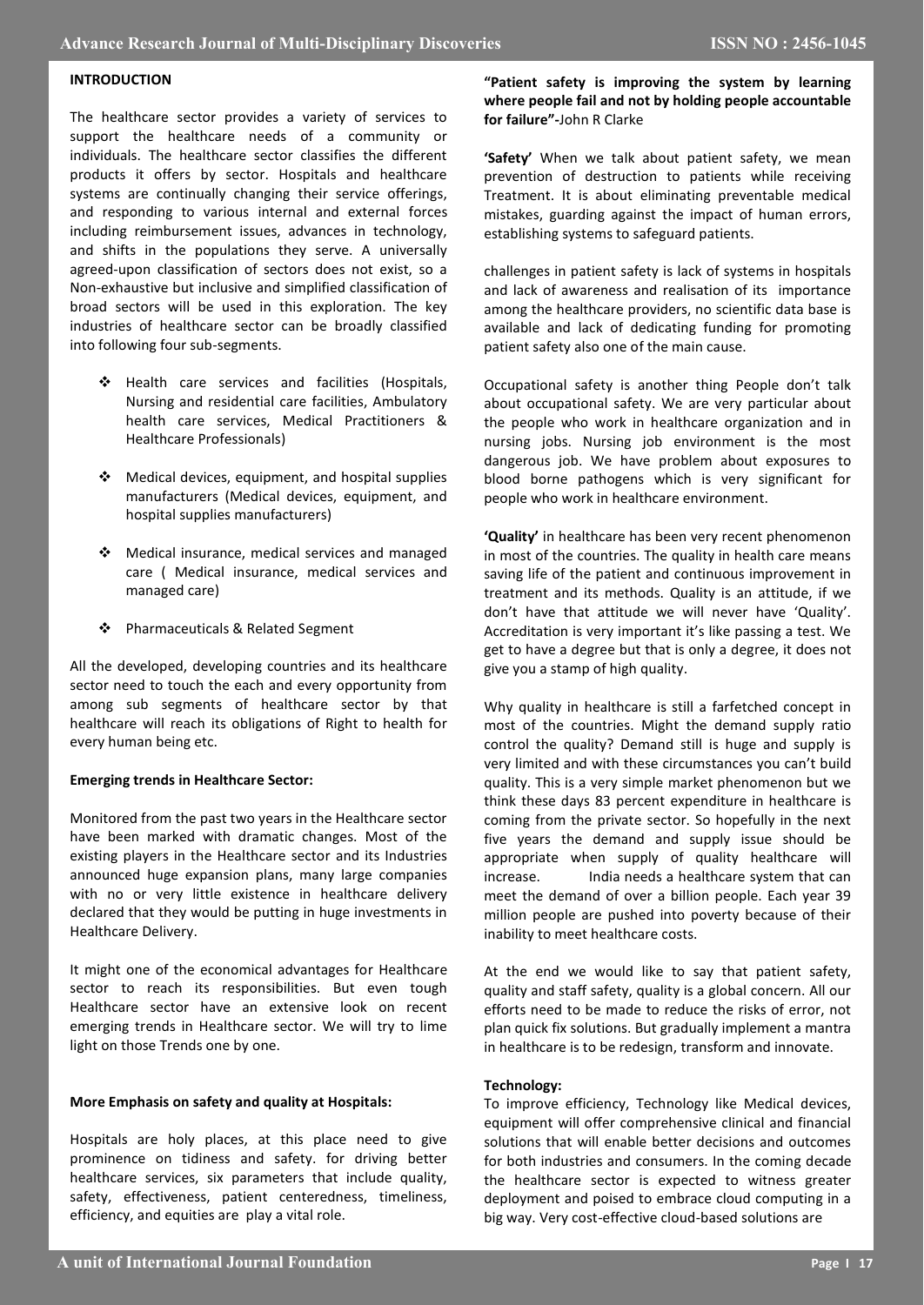expected to drive increased adoption of tools such as telemedicine, Tele radiology, hospital information systems (HIS) hospital management information systems HMIS and electronic medical records EMRs. And the growing popularity of digitalization in hospitals, market penetration of picture archiving and communication systems (PACS) is likely to increase further in the coming years. Cloud computing is not only Cost-effective but It will bring easy accessibility irrespective of geographical location, fewer errors, and fast response in times of emergencies, patient convenience etc.

**BIGDATA:** Gathering the data of a customer it has to save and secure at one best place where it will be resulting deep data analysis of information on healthcare consumers and it will provide valuable insights necessary for improve patient care or consumer health. New Medical devices, equipment placed at front office, it will gather the whole data & manage application management. By that we will analysis data of patient information, tracking the patient, patient records and patient monitoring. But for this we have to designee Centralized Telephone Based Appointment System too. When a patient schedules the appointment, the system generates an SMS automatically. And Video conferencing system plays a major role in medical consultation, treatment, meetings, trainings and demonstration of live surgeries.

**Telemedicine:** Using medical devices and treat consumers by Two-way video, email, smart phones, wireless tools, and other forms of telecommunications technology called telemedicine. The Rise of telemedicine as a low-cost alternative for many routine types of nonemergency health services it works well for treating common conditions such as colds, flu, pink eye, and Sprains. More easily manages patient care for chronic illnesses that require daily monitoring and interventions only. This system not using by many countries up to the mark, it has to utilize treat people at tribal palaces by all countries.

**Automatic speech recognition:** We are trying to leverage the potential of automatic speech recognition. Here, technology like Voice Interface Systems can act as an alternative input modality to existing system. If we apply the conventional input modality systems like voice Interface, where automatically speech converted to text and get suppose to the database. There are special context where doctors need an area to fit in descriptive text. Core technology is the Automatic Speech Recognition if we skip the technology part, the Automatic Speech Recognition (ASR) is being formulated as a supervise pattern. There are two parameters 1) Word Accuracy or Word Error Rate and 2) Response Time. So what is the essential ingredient for that? It is the data. So if there is the facility you can plug in to ease the flow of data and given such technologies which can positively play role then it should be appreciated. So the greater goal is to promote wider adoption of electronic health record with the use of ergonomic technologies.

India Technology to become a Core Function: Technology will be a game changer in the manner in which healthcare services will be delivered in India. The private sector will be the major driving force behind technology adoption in the Indian healthcare segment. To optimize costs and effectively manage operations, IT solutions will become an integral part of process management, patient care and the management information system (MIS) in hospitals. With the health insurance sector poised for major growth in the coming decade, increasing demand from this sector for more efficient systems for storage and retrieval of information will put pressure on hospitals and other healthcare providers to imbibe technology to modernize existing infrastructure.

However, the road to greater technology adoption is not going to be without its share of challenges. Currently, the IT budget for Indian hospitals does not exceed 10% of their revenues, substantially lower than allocation on IT in hospitals in the West. Moreover, despite the long-term gains in efficiencies and costs that can be achieved, the initial high capital investments may act as impediments for organizations looking to invest in advanced technology products and services. Further, lack of in-house IT expertise, lack of standards, reluctance and resistance of staff, inadequate support from the IT vendors, etc are some of the bottlenecks that will have to be effectively dealt with in this direction.

**Medical insurance, medical services and managed care** This segment deals with the players that provide medical insurance or different types of services to either patients or other medical sector players. The term managed care or managed health care is used to describe a variety of techniques intended to reduce the cost of providing health benefits and improve the quality of care for organizations that use those techniques or provide them as services to other organizations.

**Health insurance:** Health insurance is a type of insurance coverage that pays for medical and surgical expenses incurred by the insured. Health insurance can reimburse the insured for expenses incurred from illness or injury, or pay the care provider directly. In the recent past, Health insurance regulates a lot of activities in terms of number of committees that have been formed to standardize health insurance parameters, formats, guidelines for making a new health insurance policy for consumer satisfaction. These changes not only restricted to one country but in the whole world. Keep in a mind of customer. Health insurance policies, formats, guidelines, should not copy and do not seek to implement from one country to another country because certain kinds of demography, and customers may not be suitable for another country and for another hospital obviously. Why because if we look at the ground reality even till today we have large population of consumers who are not clear on what are the rights under healthcare or in health insurances.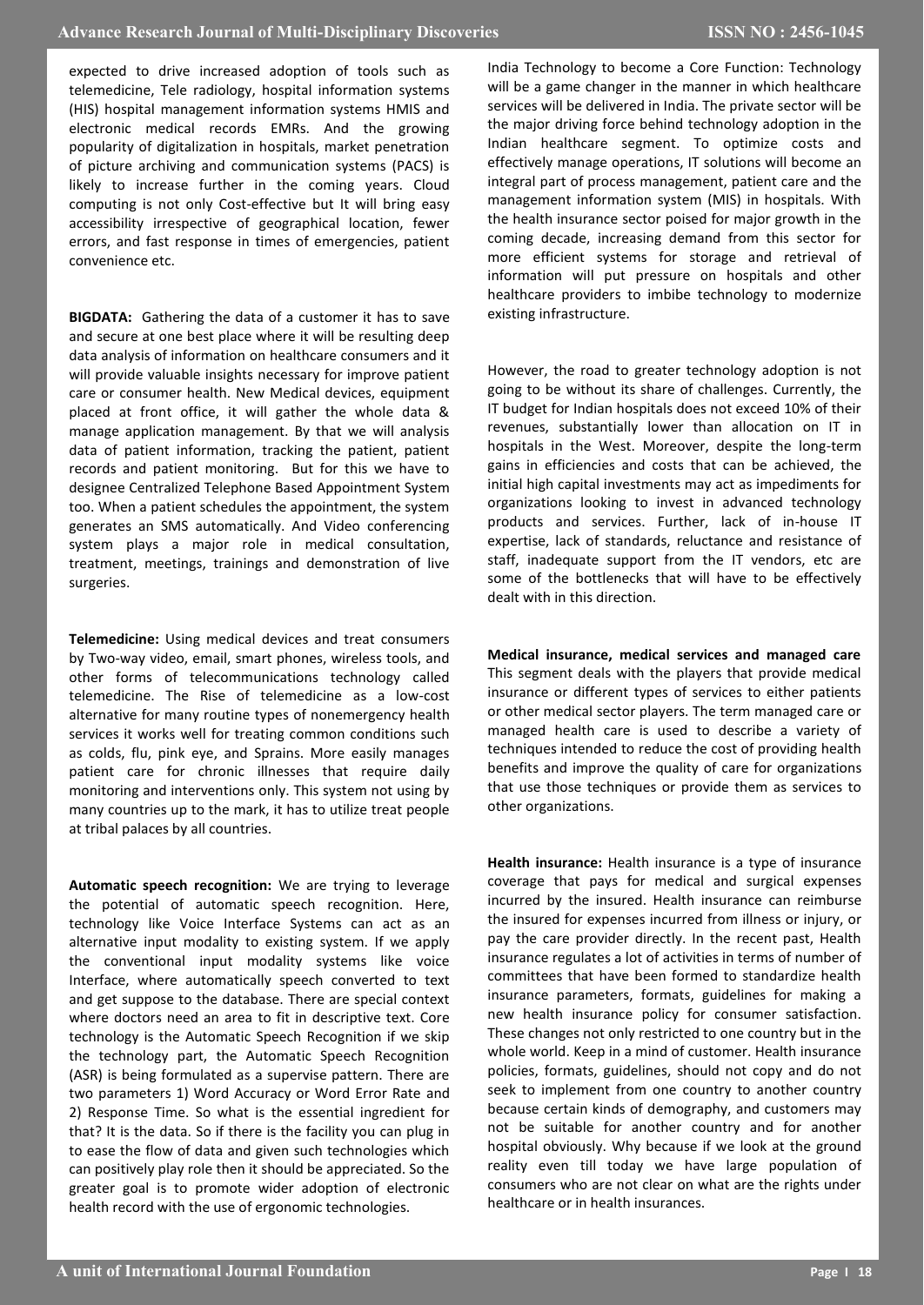In India health insurance covers only about a fifth of the population. Un-organised private sector accounts for almost 80 percent of outpatient healthcare.

And another part we talk about Information Technology in health insurance, we use IT in almost all the levels like online empanelment, biometric enrolment, smart card, deduplication, electronic pre authorisation, claims approval & payment, call centers, electronic patient records, cloud computing, and monitoring field functionaries through video surveillance etc. All these things are there but we have further scope to move in where we can use IT for developing a protocol. The main purpose is that necessary message reaches the public. They should know where to get treatment, when to get treatment and how to get treatment. Finally we want to say insurance is here. By these new amendments health insurance will help to healthcare sector.

## **Medical Tourism:**

"By 2020, Medical Tourism, Leisure Tourism, is going to create 10-48 Million jobs."

Medical tourism is the term commonly used to describe people travelling outside their home country for medical treatment. This treatment may span the full range of medical services, but most commonly includes dental care, cosmetic surgery, elective surgery, and fertility treatment. Patients may pursue medical care abroad for a variety of reasons. There has been a shift towards patients from richer, more developed nations travelling to less developed countries to access health services, largely driven by the low-cost treatments availability. Or receive a procedure or therapy not available in their country of residence.

The global growth in the flow of patients and health professionals as well as medical technology, capital funding and regulatory regimes across national borders has given rise to new patterns of consumption and production of healthcare services over recent decades. A significant new element of a growing trade in healthcare has involved the movement of patients across borders in the pursuit of medical treatment and health, a phenomenon commonly termed medical tourism. It is one of the new emerging Trend came in to picture, and it is great boon for the healthcare sector. If we encourage and concentrate on this area it will become added an advantage health care economy development and will give a hand to unemployment.

To accomplish these aspirations all the countries have to deliberate on medical tourism and make its surroundings good transportation establishing appropriate airports, Roads as well as establish government hospitals or if government not in a position establish at least give chance to private players by providing land and other tax related exemptions. Or it has chance of public private partnership too. Whatever the chances are there for development has to utilize and establish moderate infrastructure including all healthcare services.

Today we are experiencing both qualitative and quantitative shifts in patient mobility, as people travel from richer to less-developed countries in order to access health services. Such shift is mostly driven by the relative low-cost of treatments in less developed nations, the availability of inexpensive flights and increased marketing and online consumer information about the availability of medical services will help to travellers.

The Indian medical tourism industry is pegged at US\$ 3 billion per annum, with tourist arrivals estimated at 230,000. The Indian medical tourism industry is expected to reach US\$ 6 billion by 2018, with the number of people arriving in the country for medical treatment set to double over the next four years. With greater number of hospitals getting accredited and receiving recognition, and greater awareness on the need to develop their quality to meet international standards.

Now India's competitive advantage lies in its large pool of well-trained medical professionals. India is also cost competitive compared to its peers in Asia and Western countries. The cost of surgery in India is about one-tenth of that in the US or Western Europe. Even this competitive advantage is also going to change as soon as in India.

## **Pharmaceuticals & Related Segment:**

The Industry is expected to growth led by aging population, changing life styles, hectic daily activities unhealthy eating habits, increasing incidence of chronic diseases across the global population providing growth opportunity for global players.

The global pharmaceuticals are very complex, highly fragile, and vulnerable to critical global risks. It had turnover of \$875 billion in 2010 with an average annual growth rate of 6.5% during for the past five years. It estimated to \$ 1.226.0 billion by 2018. Worldwide pharmaceutical R&D spend is forecasting at \$149bn in 2018 growing at an average annual rate of 1.4% between 2013 and 2018.

Because of new innovations industry is in dangerous situation the main thing it is over regulated industry because make sure products are safe. Along with this from the latest innovations a few companies are slow to adopt innovations. If it the situation going on industry going to vanish soon.

Precision medicine is an approach that integrates clinical and molecular information to understand the biological basis of disease. This information can be obtained by converting DNA into data through a process called genome sequencing. Researchers can use this data to identify specific gene abnormalities, or biomarkers, to understand which types of patients a drug will be most effective for, and who is likely to experience severe side-effects. This can aid in the development of new targeted therapies and the repurposing of existing drugs.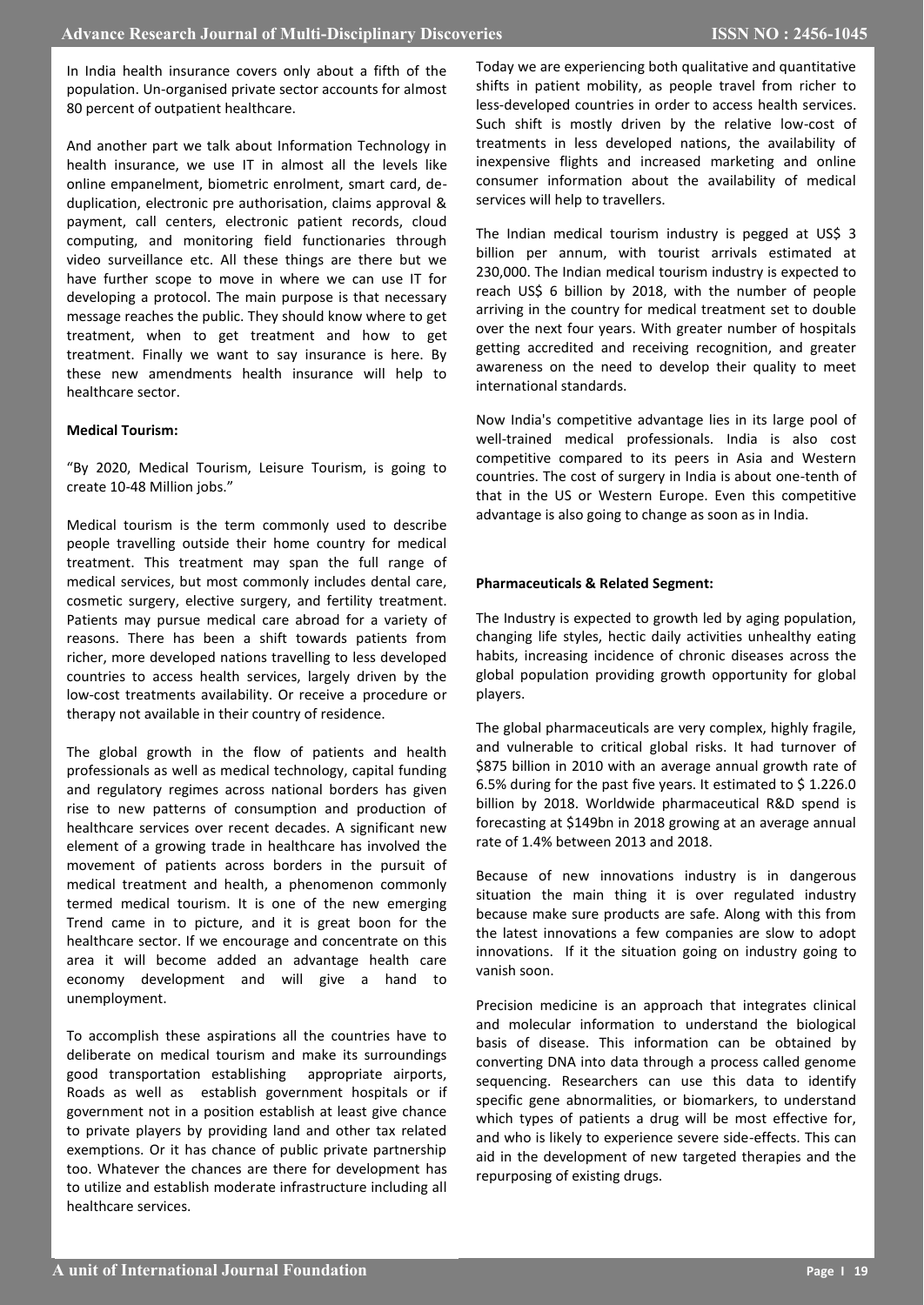**Digital or augmented virtual reality:** Now we have description of drug and its side effects on paper but very soon devices like Google glasses, digital contact lenses will get more information in the form of digital virtual information about drugs. And recently the first 3D printed drug to be approved by the FDA. It makes the oral medication through a three dimensional printing process, which builds the pill by spreading layers of the drug on top of one another until the right dose is reached.

**Nanotechnology:** It refers to microscopic technology that is of the scale of between 1 to 100 nanometers (a sheet of newspaper is about 100,000 nanometers thick). Due to their microscopic size, Nano particles can easily travel around the human body in the blood stream. Nanoparticles are usually composed of biological-based Nano machines or simple material nanostructures which have already been shown to assist in the delivery of anti cancer drugs and to reduce toxicity.

**Nanobots:** Medical researchers are also investigating the potential to use microscopic robots called nanobots, which can be preprogrammed to perform tasks inside the human body. Nonobots consumed in the form of a pill or injection could even seek out and destroy cancer cells or perform surgical tasks internally.

**Artificial intelligence:** Computers with learning capabilities, such as IBM Watson, are capable of digesting and interpreting millions of pages of scientific literature and data to assist pharmaceutical companies in development of new drugs and repurposing of existing ones. Watson has demonstrated the ability to discover previously unknown connections between diseases and as it continues to learn, it can modify its recommendations based on new information.

All countries need to help pharmaceutical R&D and other dependent companies because without Pharmaceutical industry the healthcare sector would potentially be handicapped.

## **Research and development (R&D):**

Research and development (R&D) on science and technology is an imperative aspect. Where formulate new drugs, new diagnosis methods, will help to healthcare for good treatment.

Investment on R&D occupies a prime position in global expenditure. Governments recognize R&D as a crucial investment for a nation's progress, international competitiveness, and public benefit. As a result, R&D intensity the percentage of GDP that is invested on R&D is highly discussed in international circles as it provides a broad picture of a country's economic strength and future growth.

The recently released report by "The International Association of Scientific, Technical and Medical Publishers (STM)", an international trade association organized and run for the benefit of scholarly, scientific, technical, medical and professional publishers, provides detailed information and projections regarding the global R&D expenditure.

### **Global expenditure on R&D will continue to grow**

Globally, the spending on R&D has shown a consistent growth. In the last 13 years, the expenditure went up from \$522 billion in 1996 to \$1.3 trillion in 2009. The STM report states that the R&D expenditure for 2014 was an estimated \$1.6 trillion. Unsurprisingly, three major economic regions comprising North America, the European Union (EU), and Asia are responsible for up to 92% of the global spending on R&D. Overall, the average proportion of national GDP spent on R&D was about 1.7% in 2010, and this drift to invest more on R&D is likely to continue given the emphasis nations are placing on knowledge expansion and innovation. The forerunners in this trend are the US, which is planning to invest 2% of GDP in R&D; and EU, which is targeting 3%. Other nations including the developing ones are equally set to invest more in R&D.

## **Academia and industry will both fund R&D**

While the R&D expenditure is majorly funded by industry, academia is also central to funding since research papers originate from academic authors. The industry funds about 66% of R&D costs in the US, 54% in the EU (ranging from 45% in the UK to 70% in Germany), and between 60% and 64% in China, Singapore, and Taiwan. On the other hand, in the US, the academia bears 70% of the R&D expenditure and funds an estimated 18% of the basic research. Another interesting insight that in the US, life sciences receives about 60% of funding as opposed to medical research that receives only 55%.

The fields of science and research will continue to expand and grow in the coming years with the support from both academia and industry. Moreover, R&D is likely to gain more prominence in all countries across the globe in the coming years, particularly in emerging economies such as China and Brazil. Therefore, in an age that is signified by data and knowledge expansion, R&D will spearhead global progress.

## **Conclusion: Light at the End of the Tunnel**

The healthcare sector and its industries is confronted with many Emerging trends, unlike any other emerging sector, government and the private players has to pitch in to address those emerging core trends like Hospitals Infrastructure, safety and quality ,Human resource, Education, Technology, Finance, Health Insurance policies and etc.,

First when better understand of safety and quality, patients care and service, those patients will be the direct loyal consumers of healthcare. Second Proposing, piloting, advocating and finally adopting the emerging Technological administrative information systems will help in delivers appropriate care to all customers.

The vision of Right to Health for every human being, the government has to help and encourage Private players to invest in Pharmaceuticals, Health Insurance, R&D and other healthcare sector related industries. By that health care will find success and always be embrace with emerging trends of healthcare system.